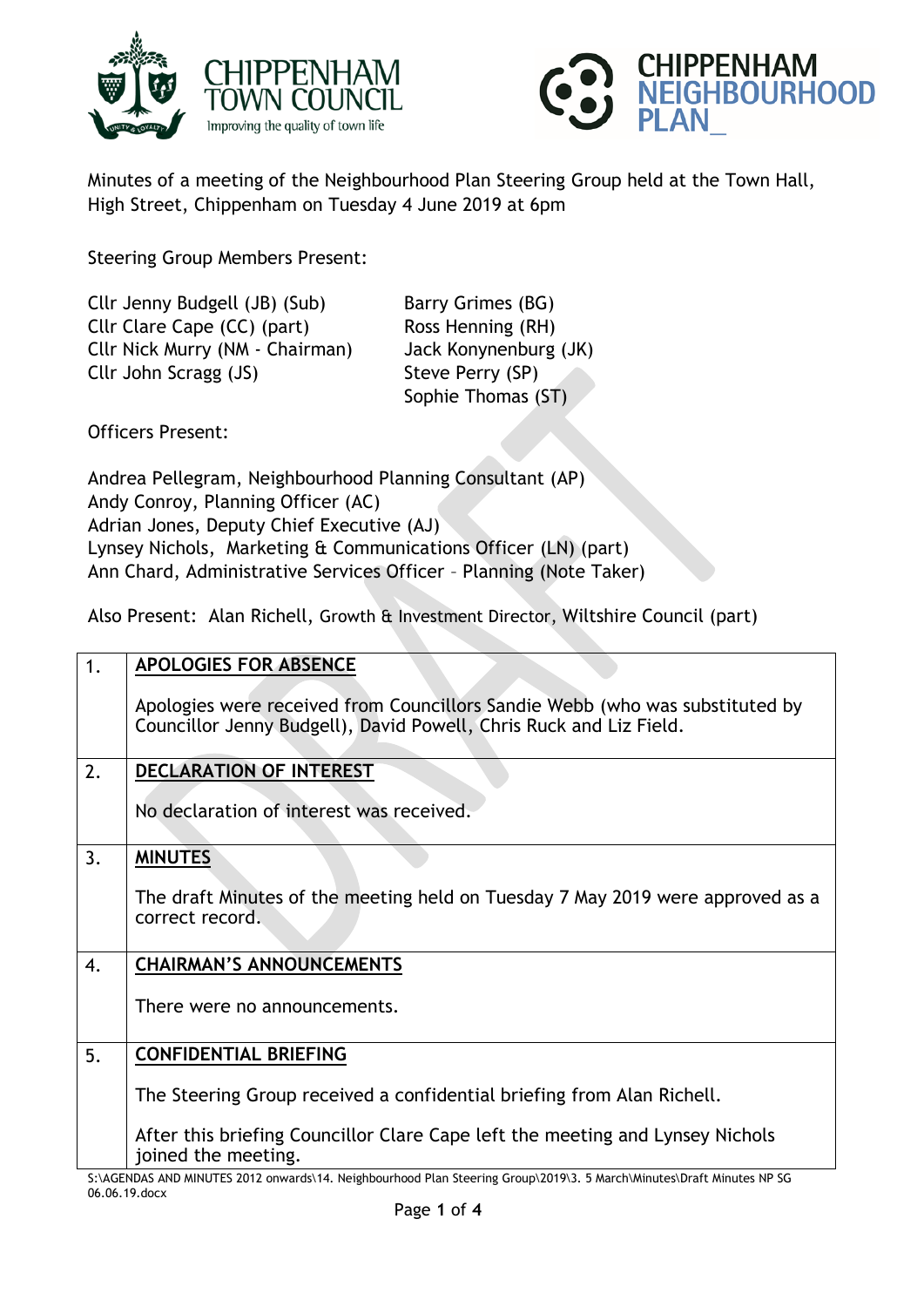| 6. | <b>VISION OBJECTIVES</b>                                                                                                                                                                                                                                                                                                                                                                                                                                                                                                                                                                                                                                                                                                                                                                                                                                                                                                                                                                                                                                                                                                                                                   |
|----|----------------------------------------------------------------------------------------------------------------------------------------------------------------------------------------------------------------------------------------------------------------------------------------------------------------------------------------------------------------------------------------------------------------------------------------------------------------------------------------------------------------------------------------------------------------------------------------------------------------------------------------------------------------------------------------------------------------------------------------------------------------------------------------------------------------------------------------------------------------------------------------------------------------------------------------------------------------------------------------------------------------------------------------------------------------------------------------------------------------------------------------------------------------------------|
|    | The draft Vision Objectives were agreed. NM and AP reminded the Group that this<br>was a living document which would evolve over time.                                                                                                                                                                                                                                                                                                                                                                                                                                                                                                                                                                                                                                                                                                                                                                                                                                                                                                                                                                                                                                     |
| 7. | <b>COMMUNICATION STRATEGY FOR VISION ENGAGEMENT</b>                                                                                                                                                                                                                                                                                                                                                                                                                                                                                                                                                                                                                                                                                                                                                                                                                                                                                                                                                                                                                                                                                                                        |
|    | The SG discussed the Communication Strategy for Vision Engagement. It was<br>noted that the Talk Chippenham Newsletter was not due for circulation until<br>September. A special supplement to the Newsletter could be considered like the<br>one being issued on devolution but this would be expensive. AP advised against a<br>big announcement but said the public needed to be kept informed. It was agreed<br>that the same message needed to be delivered to all areas of the Town. AC<br>would write a message to be agreed by email, for use via press releases, the<br>website, social media, stakeholders on the list and an article for Talk Chippenham<br>in September. LN noted that the Neighbourhood Plan was a community initiative,<br>funded by CTC and its branding was slightly different from CTC branding.                                                                                                                                                                                                                                                                                                                                          |
|    | SG members discussed implications of the confidential briefing received under<br>minute 5 and how the proposals could affect the Neighbourhood Plan for<br>Chippenham.                                                                                                                                                                                                                                                                                                                                                                                                                                                                                                                                                                                                                                                                                                                                                                                                                                                                                                                                                                                                     |
|    | Action: AC to write a message to be agreed by email, for use via press releases,<br>the website, social media, stakeholders on the list.                                                                                                                                                                                                                                                                                                                                                                                                                                                                                                                                                                                                                                                                                                                                                                                                                                                                                                                                                                                                                                   |
| 8. | <b>TOPIC GROUPS</b>                                                                                                                                                                                                                                                                                                                                                                                                                                                                                                                                                                                                                                                                                                                                                                                                                                                                                                                                                                                                                                                                                                                                                        |
|    | SG Members were asked to agree, or suggest amendments to, draft strategy for<br>establishing, selecting and running Topic Groups, as set out in the following<br>Briefing Notes by the Planning Consultant:                                                                                                                                                                                                                                                                                                                                                                                                                                                                                                                                                                                                                                                                                                                                                                                                                                                                                                                                                                |
|    | Topic Groups: setting up Topic Groups                                                                                                                                                                                                                                                                                                                                                                                                                                                                                                                                                                                                                                                                                                                                                                                                                                                                                                                                                                                                                                                                                                                                      |
|    | It was noted that there were now 7 Topic Groups. It made sense to keep the<br>Topic Groups separate. There were 103 people interested in helping with these<br>Groups plus some from the Soft Launch and other contacts. Evidence gathering<br>would take approx. 3-6 months and each Topic Group would be made up of up to<br>10 people. Information on how to manage these Topic Groups was included in the<br>Terms of Reference. An email and application form (included as Appendix 1 to<br>the Briefing Note) would be sent to interested parties. This would be followed by<br>a selection process, after which the Topic Groups would start to meet and<br>research topics. To ensure good governance and continuity, SG representatives or<br>'shepherds' would be appointed for each Topic Group. These would be<br>responsible for co-ordinating Topic Groups and reporting back to the SG. AC and<br>LN would send out invitations to join Topic Groups. The shepherds would work<br>alongside the Topic Group chairs, who would not necessarily be members of the<br>SG but selected by the Topic Group members based on their suitability and<br>experience. |
|    | Topic Groups: policy gap analysis and initial evidence gathering                                                                                                                                                                                                                                                                                                                                                                                                                                                                                                                                                                                                                                                                                                                                                                                                                                                                                                                                                                                                                                                                                                           |
|    | Topic Groups would be set up in September and once formed would need to take<br>the steps outlined on page 2 of this document which would probably take until<br>Christmas to complete. Examples of evidence needed was set out as Appendix 1<br>to the Briefing Note.                                                                                                                                                                                                                                                                                                                                                                                                                                                                                                                                                                                                                                                                                                                                                                                                                                                                                                     |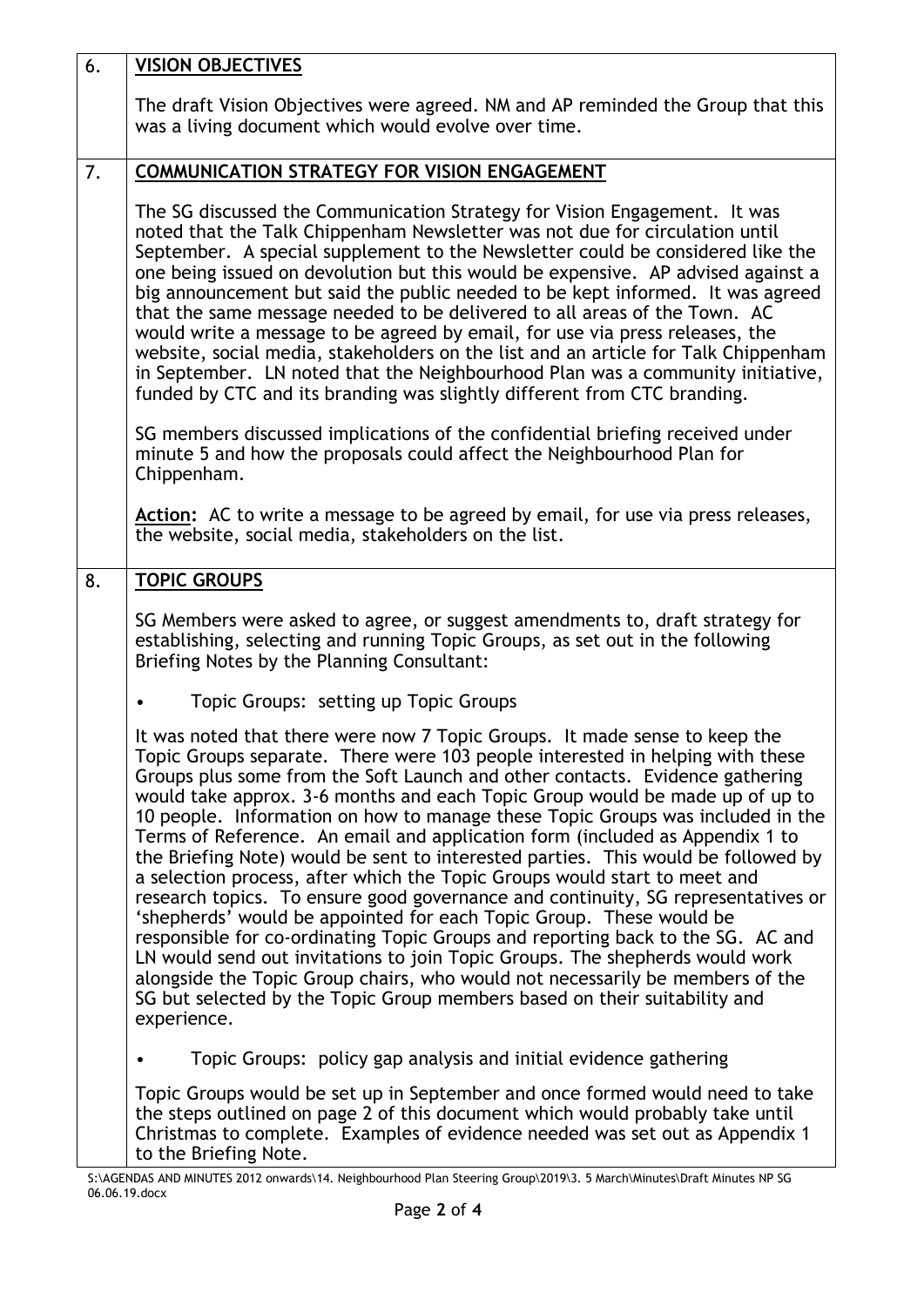The SG were asked to consider the questions contained on page 3 of the first Briefing Note. BG suggested that the first meeting in September could be a training session for Topic Group Members. NM then took the SG through each of the questions raised in the Topics Groups paper. Question 1: It was agreed that the proposed email/application was sufficient. Question 2: SG Members were asked which Topic Groups they would prefer to shepherd and this was noted as follows: 1. Sustainability/climate change – BG, NM 2. Housing – SP, ST, RH 3. Community infrastructure – JS, NM 4. Green infrastructure – SP, JK 5. Town Centre – JK, ST, RH, SW (to be confirmed) 6. Transport - JS 7. Economy - BG AC would contact those absent and prepare a shortlist. Question 3: Where the Topic Groups would meet was considered and it was agreed that this could be decided by Topic Group Chairs in September. Question 4: Frequency of Topic Group meetings was discussed. It was suggested that at least once a month would be appropriate but that this could be honed at the training session. Question 5: SG Members were asked to feed back any comments on whether the Terms of Reference needed updating. Question 6: SG Members were asked if AP should train each Topic Group and it was agreed that training would be done at a single meeting in September. It was proposed that, due to unavailability of SG Members, a SG meeting should not take place in August. A vote was taken and with 6 votes in favour and 2 against it was agreed that the August meeting be cancelled. It was agreed that ST, AP, AC and NM would select Topic Group membership once all application forms had been returned (2 week application period). NM thanked AP for providing the Topic Group papers and associated documents. **Actions:** • AC and LN to send out invitations to join Topic Groups. AC to contact SG Members absent from the meeting and prepare a shortlist of Shepherds for each Topic Group. • ST, AP, AC and NM meet to select Topic Group membership once all application forms have been returned. • Members feed back any comments on whether the Terms of Reference needs updating.